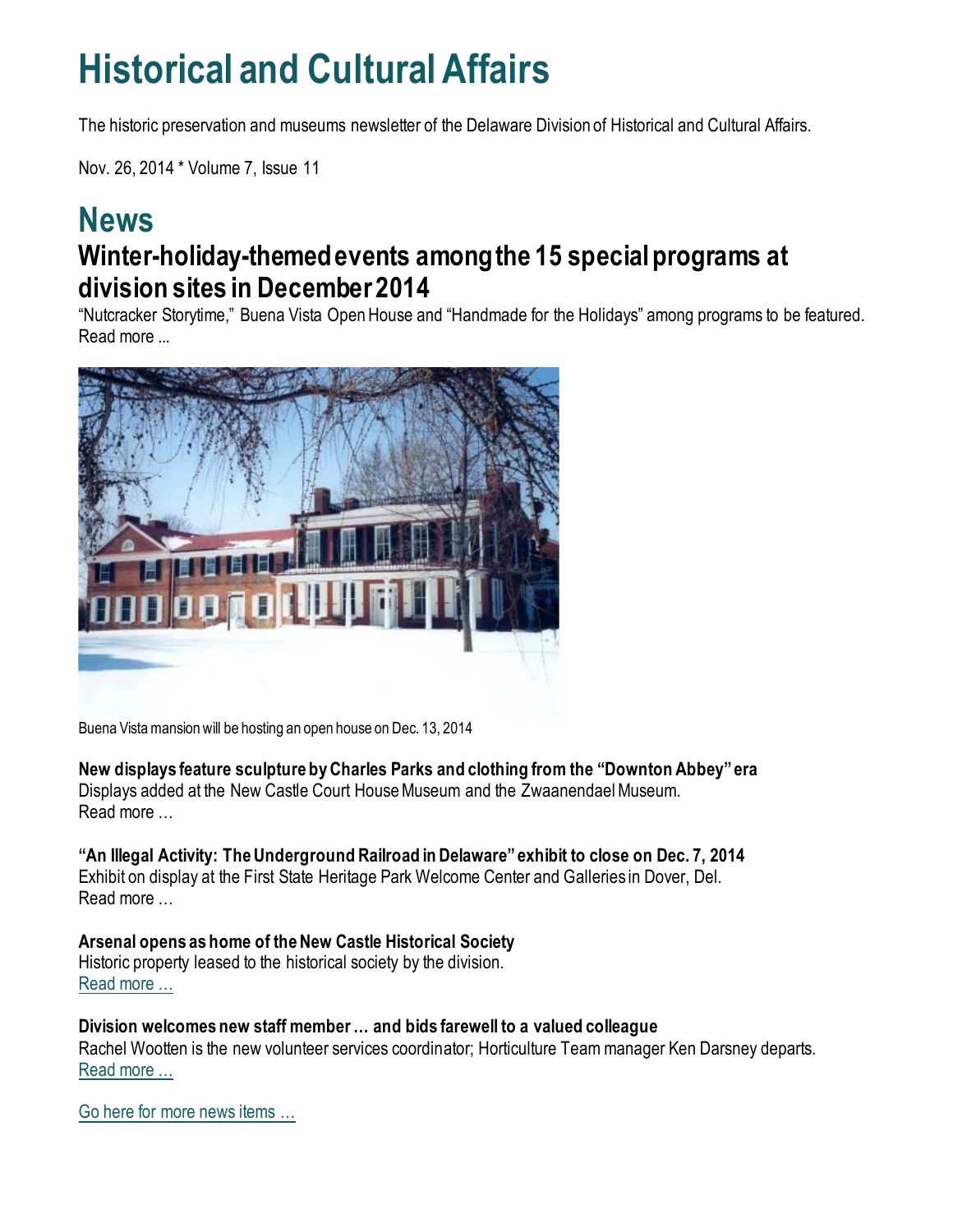## **Help Save Delaware History**

**Division seeks next-of-kin for unmarked human remains found near Hawks Nest Circle in Lewes, Sussex County** 

Deadline: Dec. 3, 2014. Read more...

#### **Small grants available from Delaware Preservation Fund**

Program supports preservation activities at historic properties and districts. Deadline: Dec. 12, 2014. Read more...

#### **Advisory Council on Historic Preservation announces Guidance on Section 106 Agreement Documents**

Guidance designed to improve the efficiency and effectiveness of Section 106 of the National Historic Preservation Act which requires federal agencies to stop, look and consider the effects that their activities have on historic properties.

Read more …

#### **"Preserving Our Past for a Better Future: Delaware's Historic Preservation Plan, 2013–2017"**

Document provides a roadmap for focusing on the broad goals and needs of Delaware's preservation community. [Read more …](https://history.delaware.gov/wp-content/uploads/sites/179/2019/02/Preservation-Plan-2013-2017.pdf)

## **Media Roundup**

The following Delaware history-related articles have recently appeared in the media:

[Flowering partnership](http://www.udel.edu/udaily/2015/nov/UDBG112114.html) UDaily, University of Delaware, Newark, Del.—Nov. 21, 2014 Article on the gardens at Woodburn: The Governor's House.

[Holiday happenings on Delmarva](http://www.delmarvanow.com/story/entertainment/culture/2014/11/19/holiday-best-bet/19295973/) Daily Times, Salisbury, Md.—Nov. 19, 2014 Article includes information on Zwaanendael Museum programs.

5 free things in and around Wilmington, Delaware Sun-Herald, Biloxi, Miss.—Nov. 13, 2014 Article includes information on Fort Christina and Old New Castle.

Underground Railroad exhibit to close WESM Radio, Princess Anne, Md.—Nov. 13, 2014 Article on exhibit at the First State Heritage Park Welcome Center and Galleries.

#### [Did You Know: Delaware's namesakes](https://www.delawareonline.com/story/life/did-you-know/2014/11/04/did-you-know-delawares-namesakes/18478777/)

News Journal, Wilmington, Del.—Nov. 4, 2014 Article includes information on many of Delaware's historical figures.

#### **Articles on the First State National Monument**

Delaware's first unit of the national park system was proclaimed by President Obama on March 25, 2013.

Delaware's first national park includes heart of Dover—where patriots roamed Columbus Dispatch, Ohio—Nov. 21, 2014

Progress on First State National Monument remains slow WDDE Radio, Dover, Del.—Nov. 21, 2014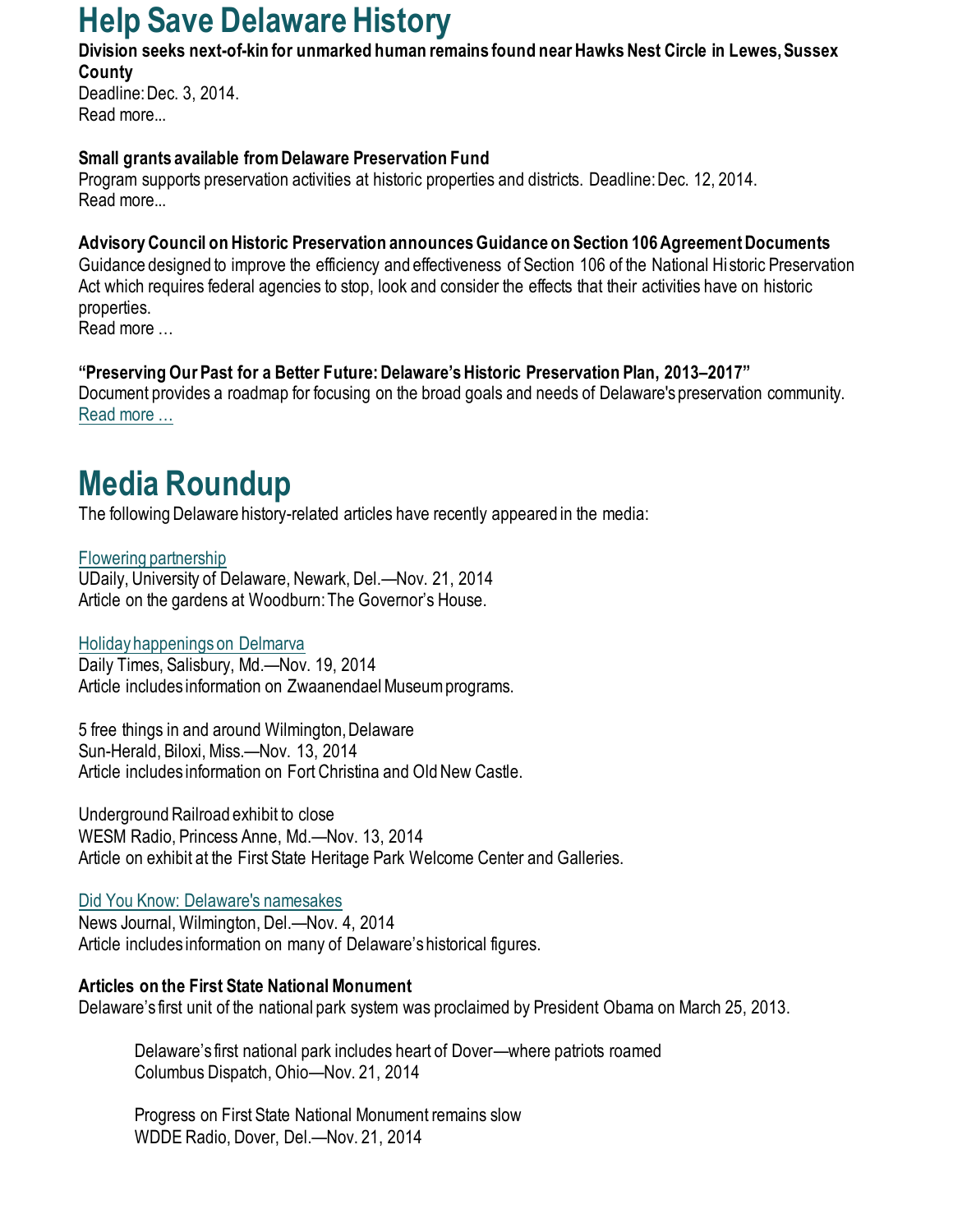#### **Articles on the "Sounds of Camden" exhibit**

Exhibit at Rutgers University-Camden contains Victor Talking Machine Company items loaned from the collections of the state of Delaware.

#### [Free for all in the region](https://www.courierpostonline.com/story/entertainment/2014/11/21/free-region/70045568/)

Courier-Post, Cherry Hill, N.J.—Nov. 21, 2014

Camden's silver sound Philadelphia Daily News, Pa.—Oct. 14, 2014

**Articles on historic Riverview Cemetery in Wilmington** Site was added to the National Register of Historic Places in 2012.

> Riverview Cemetery added to National Register of Historic Places WDEL Radio, Wilmington, Del.—Nov. 2, 2014

[Cemetery marked as historic site](https://www.delawareonline.com/story/news/local/2014/10/30/riverview-cemetery-marked-historic-site/18160683/) News Journal, Wilmington, Del.—Oct. 29, 2014

## **Events**

**Dec. 3** Hale-Byrnes Open House – Hale-Byrnes House

**Dec. 4**  Hospitality Night – Zwaanendael Museum

#### **Dec. 5**

Nutcracker Storytime – The Old State House Dan and James – The Old State House

#### **Dec. 6**

Dry as a Martini: Prohibition in Delaware – The Old State House The Victors of World War I: The Power of Music – Johnson Victrola Museum Delaware Day Awards Ceremony – First State Heritage Park Welcome Center and Galleries Holiday Open House – Woodburn: The Governor's House Tour Zwaanendael Museum – Zwaanendael Museum Handmade for the Holidays – John Dickinson Plantation Holiday Open House – Hale-Byrnes House An Illegal Activity – First State Heritage Park Welcome Center and Galleries Simple Pleasures: Play and Dance – The Old State House The British Invasion of Delaware, August-September 1777 – Hale-Byrnes House

#### **Dec. 13**

Spirit of Christmas in New Castle – Downtown New Castle Wreaths Across America – Pencader Heritage Museum Holiday Open House – Buena Vista Conference Center Demonstrations by the Thistledown Fiber Arts Guild – John Dickinson Plantation Christmas at Belmont Hall – Belmont Hall

#### **Dec. 14**

Quaker Meeting Houses of Western Quarter – Hale-Byrnes House Open House – Belmont Hall

#### **Dec. 20**

Handmade for the Holidays – John Dickinson Plantation